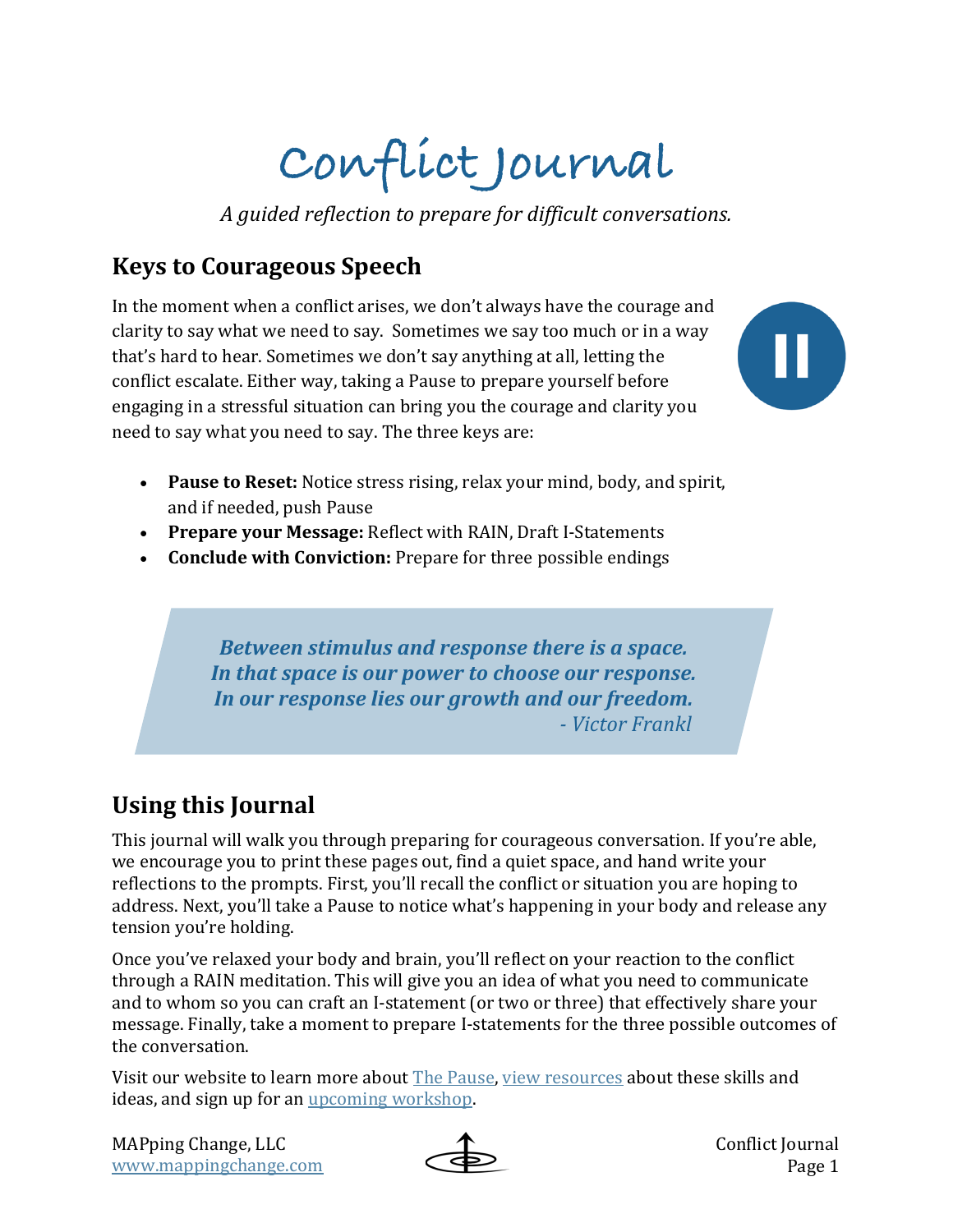# **Recall your Conflict**

Using the prompts below, take a few minutes to remember some of the key details of the conflict or situation that has brought you to this journal.

Who is involved?

*What happened?* 

*How did you respond when the conflict occurred?*

How did the other person respond?

*How did you leave things? What's the current status of this conflict?* 

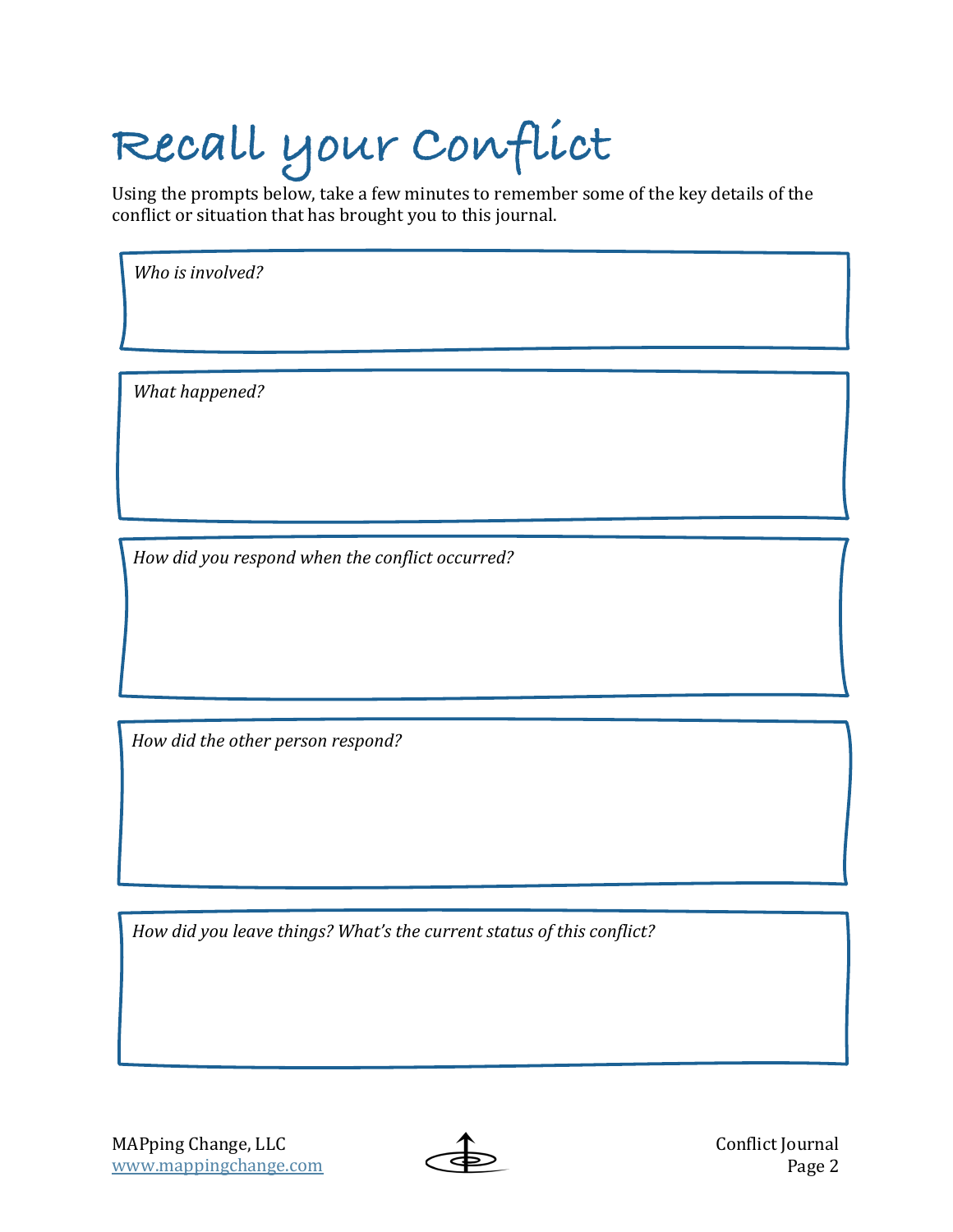## **Pause to Reset**

Before we enter a conflict, we should first pause to check in with ourselves. The prompts below will guide you through a three-part preparation to feel and think BEFORE you speak.

### **Notice Stress Rising**

*Invite* yourself to be present to just this moment. *What feelings and sensations are you experiencing?*

*How does your stress reveal itself to you? To others?*

### **Relax Mind, Body, Spirit Push PAUSE.**

Take a moment to relax your mind, *body and spirit.* 

*MIND:* Remind yourself of your new mantra: Conflict is an opportunity for positive change!

*BODY:* Do a few rounds of 4-7-8 breath exercise and shake out the tension you're holding in your body.

*SPIRIT:* Send yourself a message of safety and set an intention for how you want to show up in this moment.

*Maybe you missed the chance to pause last time, but practice for next time. Draft a message and ask for a Pause.* 

EX: "I need a minute to gather myself and my thoughts. I'd like to take a 15-minute break. Would that be OK with you?"



Conflict Journal Page 3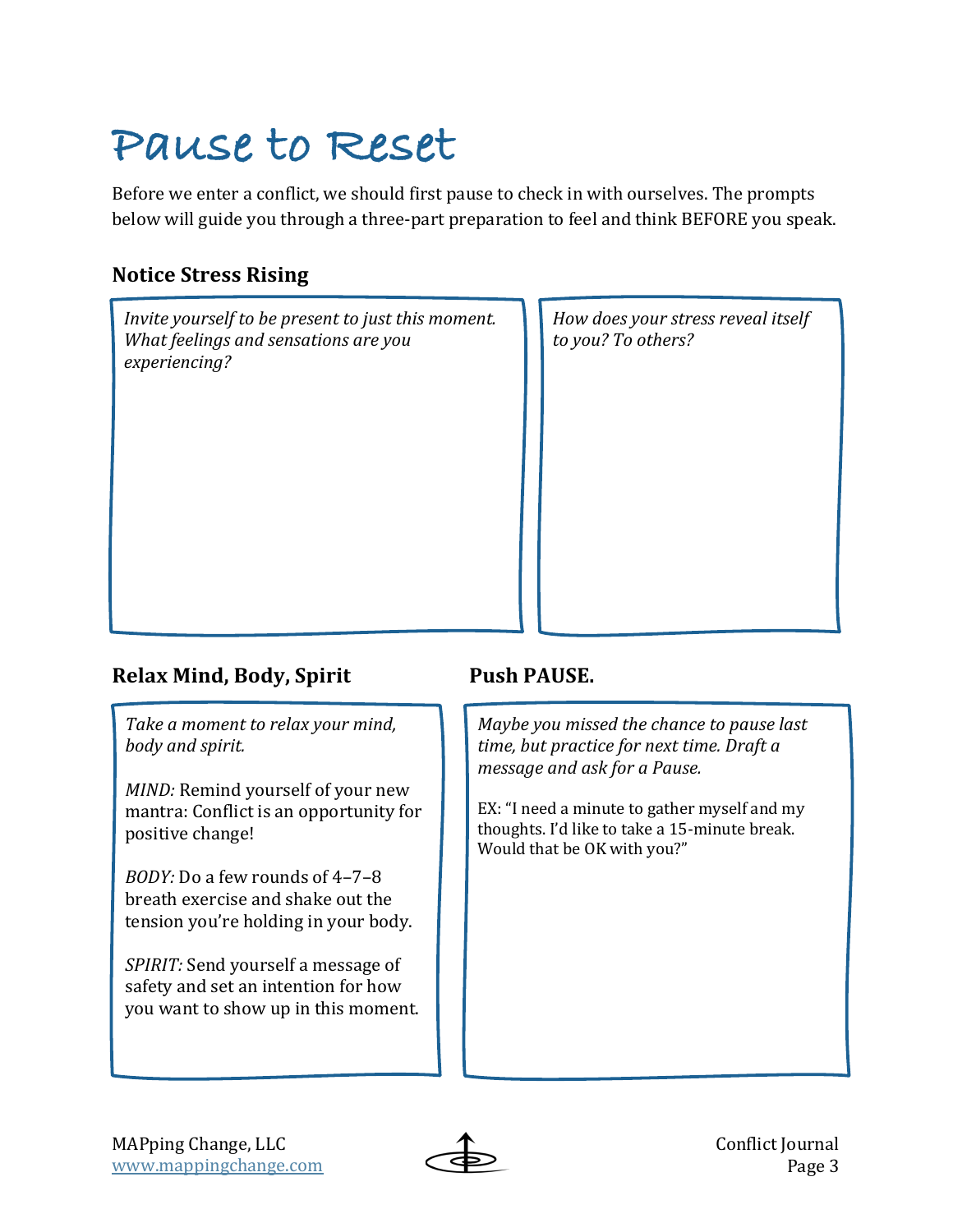## **Prepare your Message**

### **Reflect on RAIN**

To better understand your reaction to this conflict or situation, use the RAIN method of reflection. You can listen to this Tara Brach RAIN meditation for a deeper experience.

| Recognize                         | <b>Allow</b>         | Investigate                                                                                            | <b>Nurture</b>                                              |
|-----------------------------------|----------------------|--------------------------------------------------------------------------------------------------------|-------------------------------------------------------------|
| What emotions<br>are you feeling? | Let it be!           | Why might you be feeling this way?<br>What are you believing about this?<br>What are your unmet needs? | What can be done about<br>this unmet need?<br>Who can help? |
|                                   | This is<br>allowed!  |                                                                                                        |                                                             |
|                                   | Let it be!           |                                                                                                        |                                                             |
|                                   | It is what<br>it is! |                                                                                                        |                                                             |
|                                   | This is<br>natural!  |                                                                                                        |                                                             |
|                                   | This too!            |                                                                                                        |                                                             |

**When you've finished, star the emotion(s) and need(s) that are most important to** communicate to someone else.

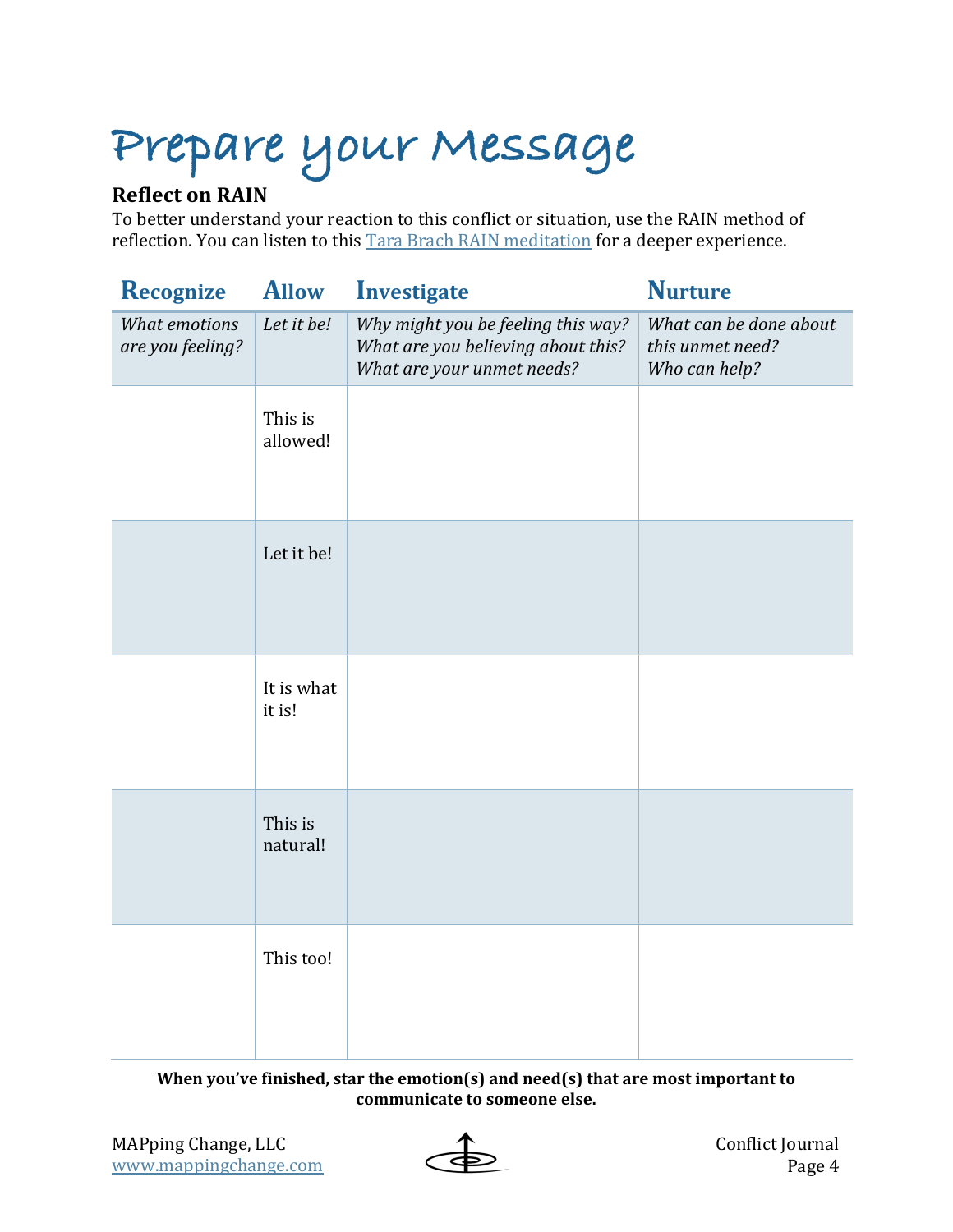# **Prepare your Message**

### **Draft your I-Statement(s)**

Using your RAIN reflection above, create an I-Statement (or multiple statements) that communicates how you feel, why, and what you'd like moving forward. Remember to focus on the present and avoid blaming, shaming, and naming.

- I feel / I am / I get... (*Communicate your emotion using one word*)
- When… (*Describe specific objective behavior*)
- Because... *(Describe impact of that behavior on you*)
- What I'd like/need is... (*Make a specific ask*)

I-Statement #1:

I-Statement #2:

I-Statement #3: